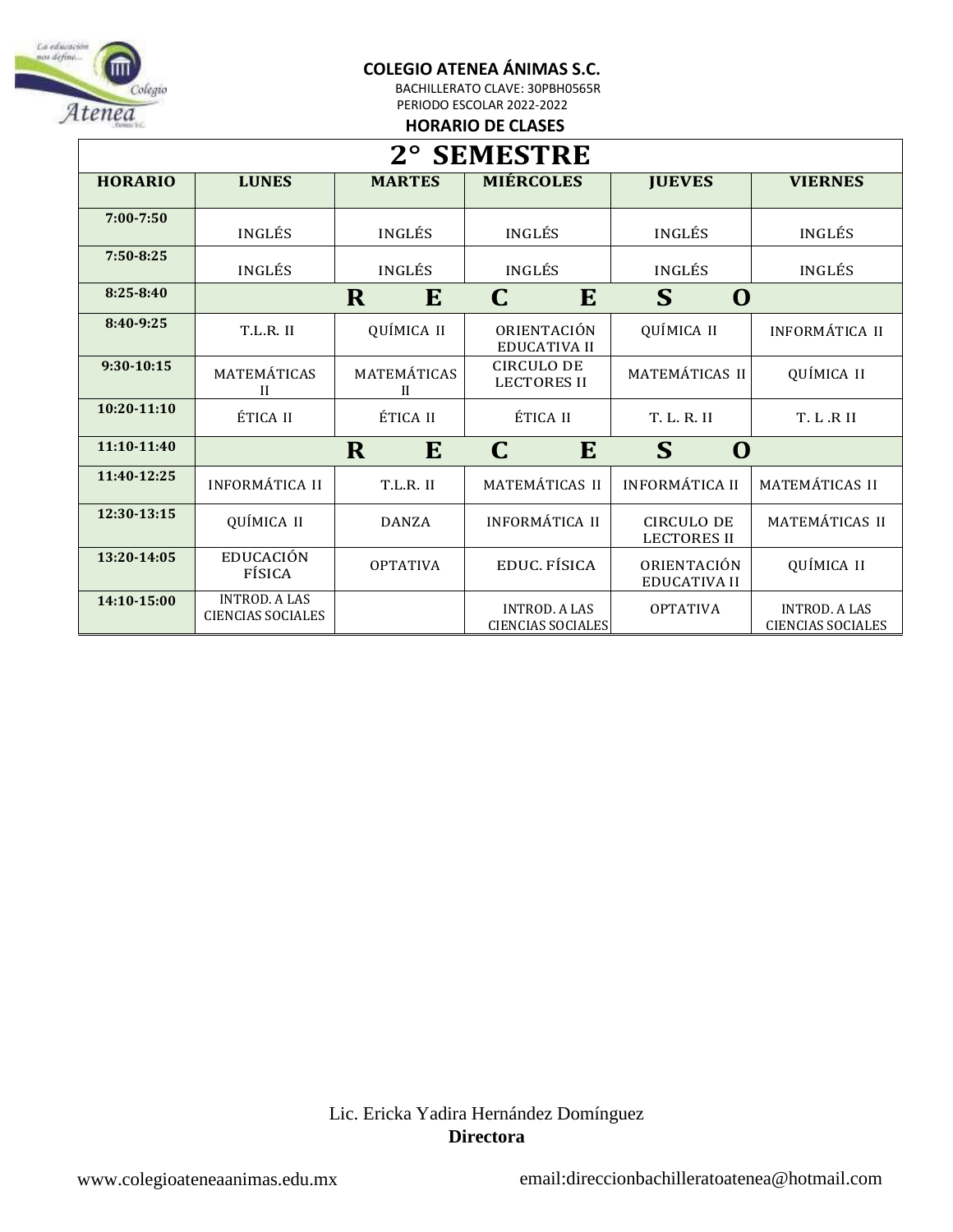

BACHILLERATO CLAVE: 30PBH0565R PERIODO ESCOLAR 2022-2022

**HORARIO DE CLASES**

| 4° SEMESTRE     |                                 |                    |                       |                           |                                  |  |
|-----------------|---------------------------------|--------------------|-----------------------|---------------------------|----------------------------------|--|
| <b>HORARIO</b>  | <b>LUNES</b>                    | <b>MARTES</b>      | <b>MIÉRCOLES</b>      | <b>JUEVES</b>             | <b>VIERNES</b>                   |  |
| $7:00 - 7:50$   | <b>INGLÉS</b>                   | <b>INGLÉS</b>      | <b>INGLÉS</b>         | <b>INGLÉS</b>             | <b>INGLÉS</b>                    |  |
| 7:50-8:25       | INGLÉS                          | <b>INGLÉS</b>      | <b>INGLÉS</b>         | <b>INGLÉS</b>             | INGLÉS                           |  |
| $8:25 - 8:40$   |                                 | $\mathbf R$<br>E   | C<br>E                | S<br>$\mathbf 0$          |                                  |  |
| 8:40-9:25       | MATEMÁTICAS<br>IV               | $C.P.T.$ II        | FÍSICA II             | FÍSICA II                 | <b>HISTORIA DE</b><br>MÉXICO II  |  |
| $9:30-10:15$    | <b>HISTORIA DE</b><br>MÉXICO II | LITERATURA II      | C.P.T<br>$\mathbf{H}$ | MATEMÁTICAS<br>IV         | FÍSICA II                        |  |
| $10:20 - 11:10$ | C.P.T. II                       | <b>BIOLOGÍA II</b> | <b>DANZA</b>          | C.P.T. II                 | MATEMÁTICAS IV                   |  |
| 11:10-11:40     |                                 | $\mathbf R$<br>E   | $\mathbf C$<br>E      | S<br>$\mathbf 0$          |                                  |  |
| 11:40-12:25     | LITERATURA II                   | FÍSICA II          | <b>BIOLOGÍA II</b>    | <b>BIOLOGÍA II</b>        | CÍRCULO DE<br><b>LECTORES IV</b> |  |
| 12:30-13:15     | EDUCACIÓN<br>FÍSICA             | MATEMÁTICAS<br>Ш   | FÍSICA II             | MATEMÁTICAS<br>IV         | C.P.T. II                        |  |
| 13:20-14:05     | ORIENTACIÓN<br>VOCACIONAL       | <b>OPTATIVA</b>    | <b>BIOLOGÍA II</b>    | ORIENTACIÓN<br>VOCACIONAL | LITERATURA II                    |  |
| 14:10-15:00     | <b>HISTORIA DE</b><br>MÉXICO II | C.P.T. II          | EDUC. FÍSICA          | <b>OPTATIVA</b>           |                                  |  |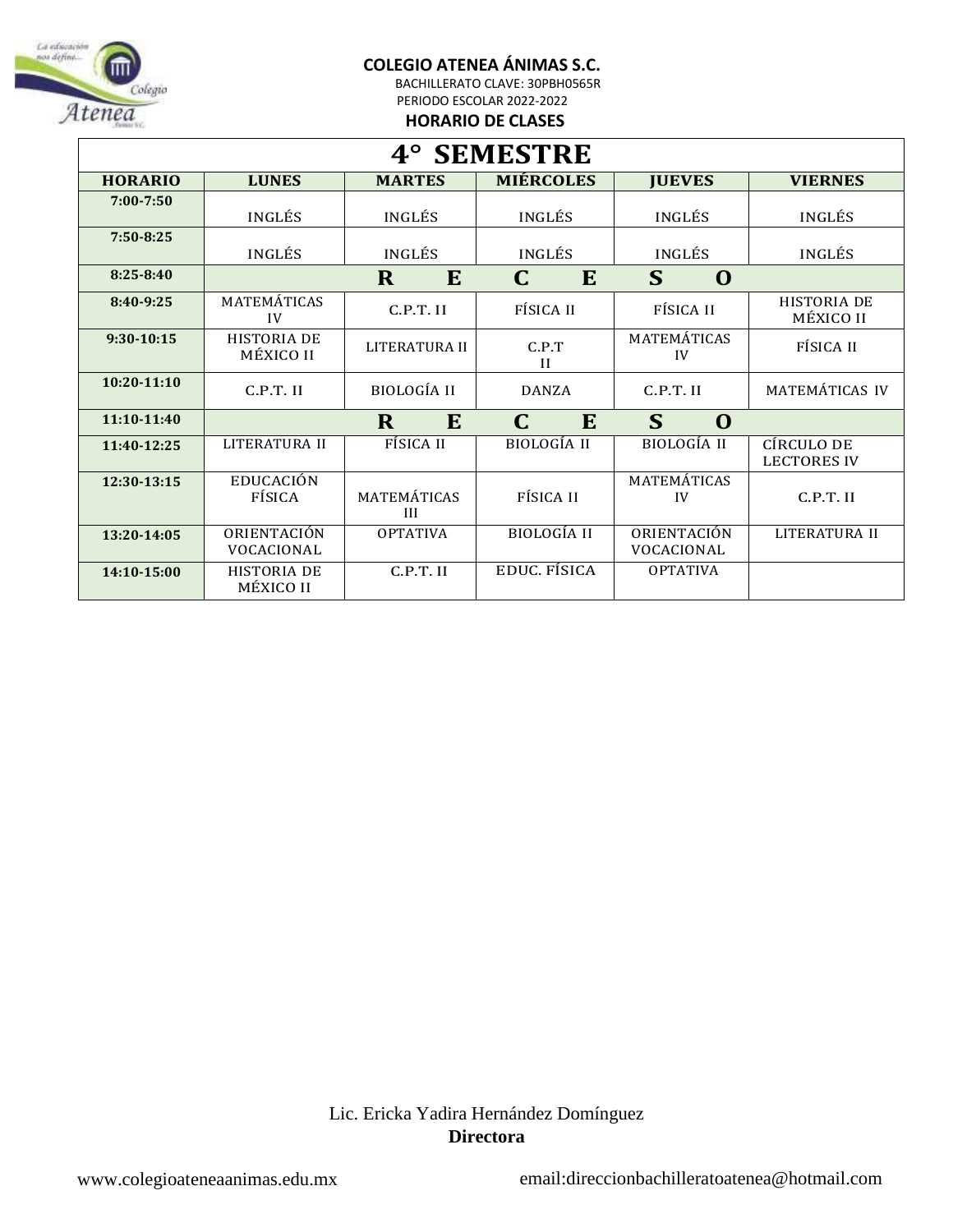BACHILLERATO CLAVE: 30PBH0565R PERIODO ESCOLAR 2022-2022

**HORARIO DE CLASES**

| 6° SEMESTRE    |                                                   |                               |                                         |                 |                                         |  |  |
|----------------|---------------------------------------------------|-------------------------------|-----------------------------------------|-----------------|-----------------------------------------|--|--|
| <b>HORARIO</b> | <b>MIÉRCOLES</b><br><b>LUNES</b><br><b>MARTES</b> |                               |                                         | <b>JUEVES</b>   | <b>VIERNES</b>                          |  |  |
| 7:00-7:50      | <b>INGLÉS</b>                                     | <b>INGLÉS</b>                 | <b>INGLÉS</b>                           | <b>INGLÉS</b>   | <b>INGLÉS</b>                           |  |  |
| $7:50 - 8:25$  | <b>INGLÉS</b>                                     | INGLÉS                        | <b>INGLÉS</b>                           | <b>INGLÉS</b>   | <b>INGLÉS</b>                           |  |  |
| $8:25 - 8:40$  | ${\bf R}$                                         | E                             | E<br>C                                  | $\mathbf S$     | O                                       |  |  |
| 8:40-9:25      | H. UNIVERSAL<br>CONTEMPORANEA                     | H. UNIVERSAL<br>CONTEMPORANEA | A                                       | C.P.T. IV       | $\mathbf{A}$                            |  |  |
| $9:30-10:15$   | ECOLOGÍA                                          | C.P.T. IV                     | $\mathbf{A}$                            | FILOSOFÍA       | $\mathbf{A}$                            |  |  |
| $10:20-11:10$  | $\mathsf{A}$                                      | $\overline{A}$                | C.P.T. IV                               | A               | <b>HABILIDADES</b><br><b>BLANDAS II</b> |  |  |
| 11:10-11:40    | $\bf R$                                           | E                             | C<br>E                                  | $\mathbf S$     | $\blacksquare$                          |  |  |
| 11:40-12:25    | A                                                 | <b>EDUC. FÍSICA</b>           | H. UNIVERSAL<br>CONTEMPORANEA           | A               | C.P.T. IV                               |  |  |
| 12:30-13:15    | A                                                 | A                             | <b>DANZA</b>                            | A               | <b>EDUC. FÍSICA</b>                     |  |  |
| 13:20-14:05    | <b>CIRCULO DE</b><br><b>LECTORES</b>              | <b>OPTATIVA</b>               | <b>HABILIDADES</b><br><b>BLANDAS II</b> | ECOLOGÍA        | ECOLOGÍA                                |  |  |
| 14:10-15:00    | C.P.T. IV                                         | <b>FILOSOFÍA</b>              | <b>MUNDO</b><br>CONTEMPORÁNEO           | <b>OPTATIVA</b> | <b>MUNDO</b><br>CONTEMPORÁNEO           |  |  |

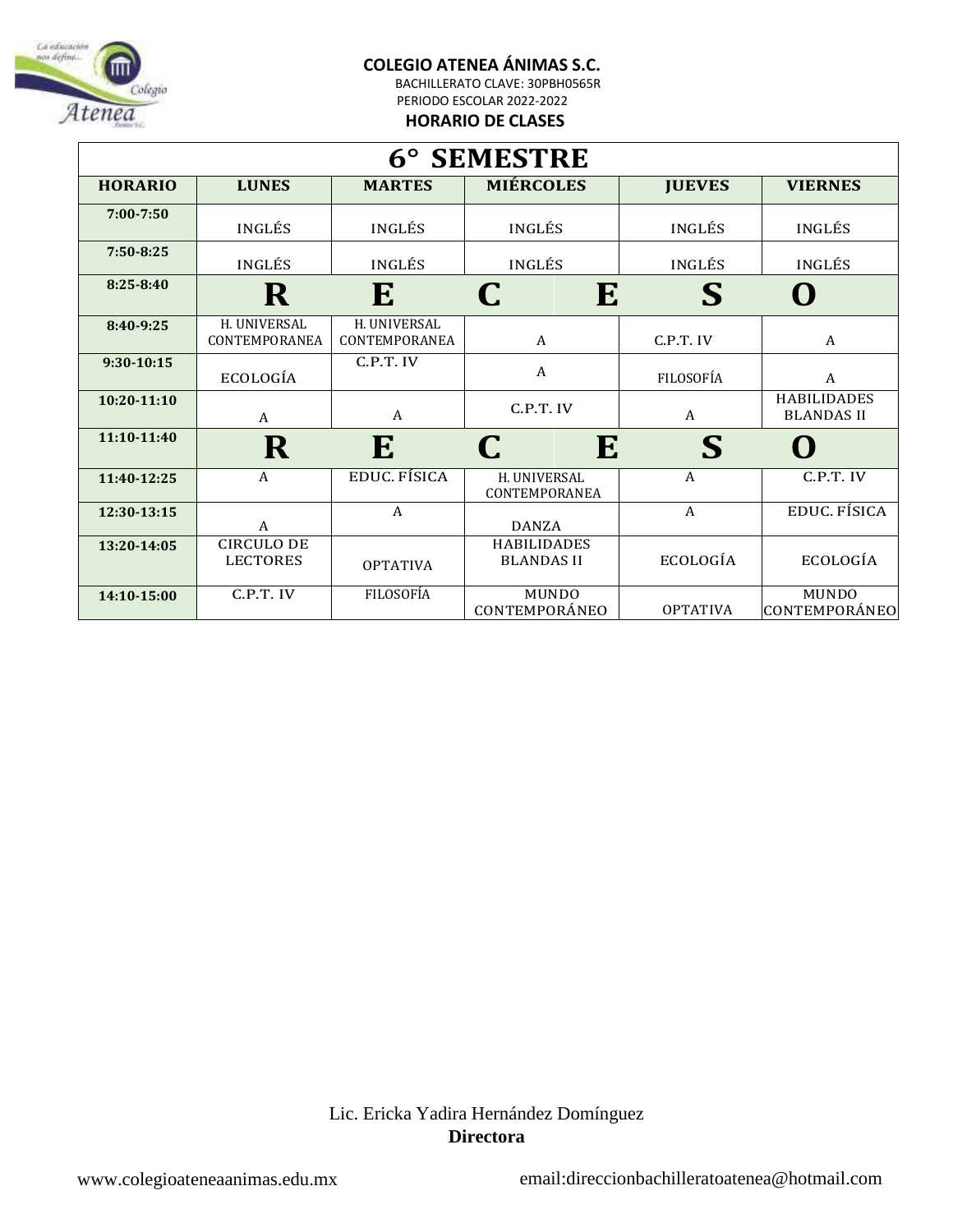

### **HORARIO DE CLASES**

| ÁREA ECONÓMICO ADMINISTRATIVO |                   |                                      |                  |                                      |                                      |  |  |
|-------------------------------|-------------------|--------------------------------------|------------------|--------------------------------------|--------------------------------------|--|--|
| <b>HORARIO</b>                | <b>LUNES</b>      | <b>MARTES</b>                        | <b>MIÉRCOLES</b> | <b>JUEVES</b>                        | <b>VIERNES</b>                       |  |  |
| $7:00 - 7:50$                 |                   |                                      |                  |                                      |                                      |  |  |
| $7:50 - 8:25$                 |                   |                                      |                  |                                      |                                      |  |  |
| 8:25.8:40                     | R                 | E                                    | E                | S                                    | O                                    |  |  |
| 8:40-9:20                     |                   |                                      | CONTABILIDAD II  |                                      | ECONOMÍA II                          |  |  |
| $9:30-10:10$                  |                   |                                      | ECONOMÍA II      |                                      | MATEMÁTICAS<br><b>FINANCIERAS II</b> |  |  |
| 10:20-11:10                   | ADMINISTRACIÓN II | MATEMÁTICAS<br><b>FINANCIERAS II</b> |                  | MATEMÁTICAS<br><b>FINANCIERAS II</b> |                                      |  |  |
| 11:10-11:40                   | R                 | E<br>C                               | E                | S                                    |                                      |  |  |
| 11:40-12:20                   | CONTABILIDAD II   |                                      |                  | ADMINISTRACIÓN II                    |                                      |  |  |
| 12:30-13:10                   | ECONOMÍA II       | ADMINISTRACIÓN II                    |                  | <b>CONTABILIDAD II</b>               |                                      |  |  |
| 13:20-14:00                   |                   |                                      |                  |                                      |                                      |  |  |
| 14:10-15:00                   |                   |                                      |                  |                                      |                                      |  |  |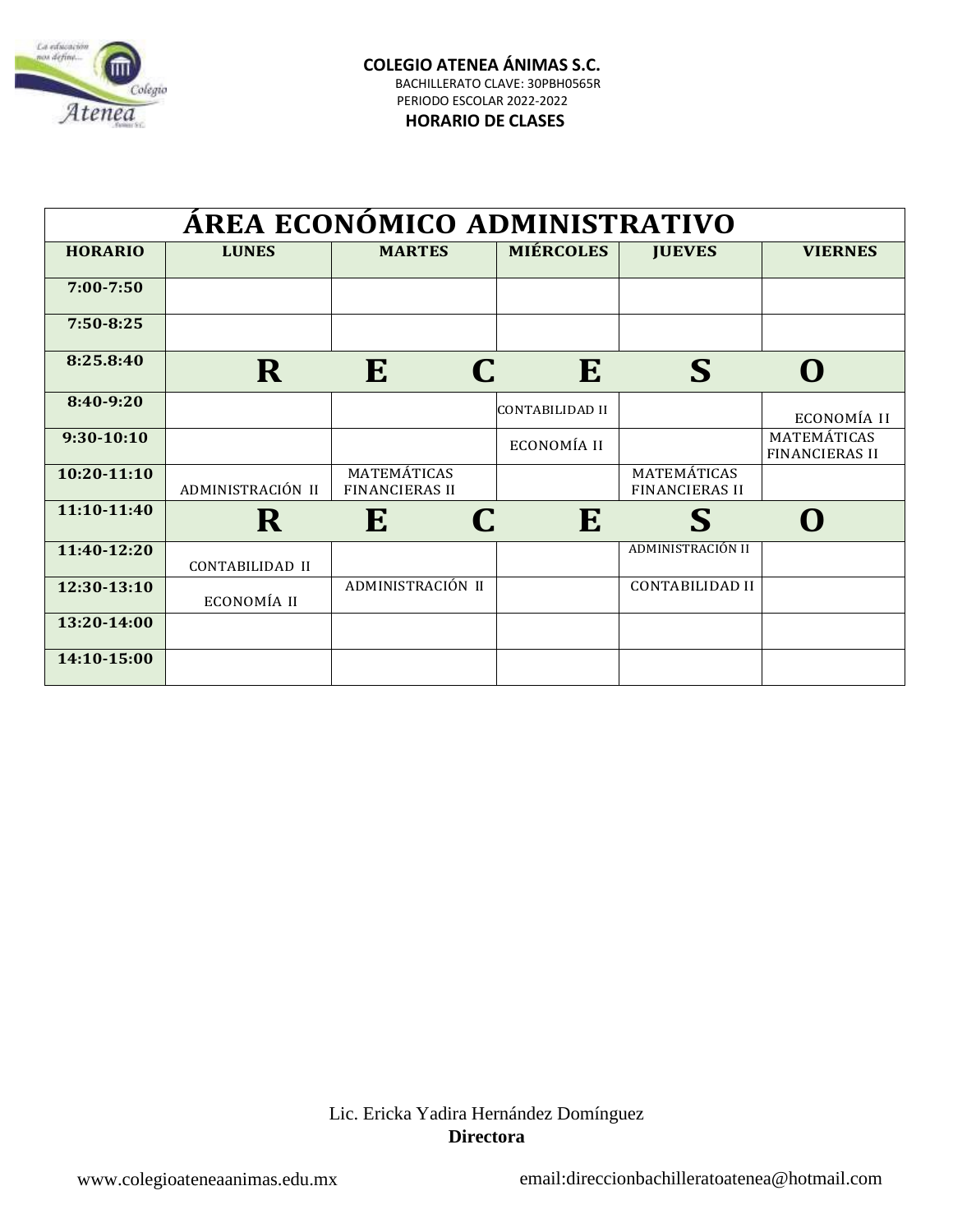

### **HORARIO DE CLASES**

| <b>AREA HUMANIDADES</b> |                                         |                                         |                   |                                         |                  |  |
|-------------------------|-----------------------------------------|-----------------------------------------|-------------------|-----------------------------------------|------------------|--|
| <b>HORARIO</b>          | <b>LUNES</b>                            | <b>MARTES</b>                           | <b>MIÉRCOLES</b>  | <b>JUEVES</b>                           | <b>VIERNES</b>   |  |
| $7:00 - 7:50$           |                                         |                                         |                   |                                         |                  |  |
| $7:50 - 8:25$           |                                         |                                         |                   |                                         |                  |  |
| 8:25.8:40               | $\mathbf R$                             | E                                       | E<br>C            | S                                       | $\mathbf \Omega$ |  |
| 8:40-9:20               |                                         |                                         | PSICOLOGÍA II     |                                         | <b>ESTÉTICA</b>  |  |
| $9:30-10:10$            |                                         |                                         | <b>DERECHO II</b> |                                         | <b>ESTÉTICA</b>  |  |
| 10:2011:10              | PSICOLOGÍA II                           | <b>DERECHO II</b>                       |                   | <b>ESTÉTICA</b>                         |                  |  |
| 11:10-11:40             | R                                       | E                                       | C.<br>E           | S                                       | $\Omega$         |  |
| 11:40-12:20             | DERECHO II                              |                                         |                   | PSICOLOGÍA II                           |                  |  |
| 12:30-13:10             | <b>CIENCIAS</b><br>DE LA<br>COMUNIC. II | <b>CIENCIAS</b><br>DE LA<br>COMUNIC. II |                   | <b>CIENCIAS DE</b><br>LA<br>COMUNIC. II |                  |  |
| 13:20-14:00             |                                         |                                         |                   |                                         |                  |  |
| 14:10-15:00             |                                         |                                         |                   |                                         |                  |  |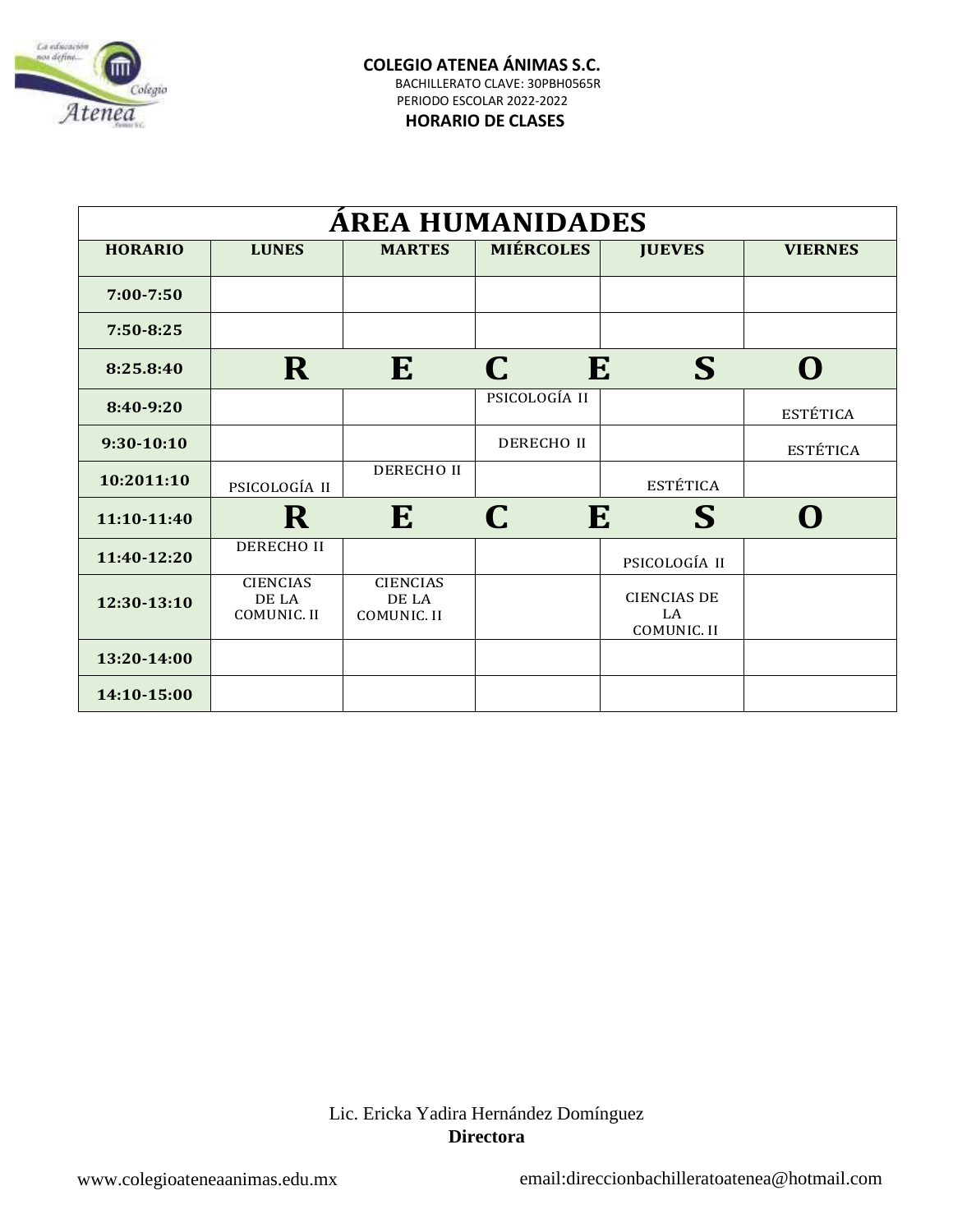

#### **HORARIO DE CLASES**

| ÁREA QUÍMICO-BIOLÓGICAS |                                                                    |                                                       |                                                  |                                          |                                             |  |  |
|-------------------------|--------------------------------------------------------------------|-------------------------------------------------------|--------------------------------------------------|------------------------------------------|---------------------------------------------|--|--|
| <b>HORARIO</b>          | <b>LUNES</b>                                                       | <b>MARTES</b>                                         | <b>MIÉRCOLES</b>                                 | <b>JUEVES</b>                            | <b>VIERNES</b>                              |  |  |
| $7:00 - 7:50$           |                                                                    |                                                       |                                                  |                                          |                                             |  |  |
| $7:50 - 8:25$           |                                                                    |                                                       |                                                  |                                          |                                             |  |  |
| 8:25.8:40               | R                                                                  | E                                                     | C                                                | E<br>S                                   | $\mathbf 0$                                 |  |  |
| 8:40-9:20               |                                                                    |                                                       | <b>CIENCIAS DE</b><br><b>LA SALUD II</b>         |                                          | <b>TEMAS SELECTOS</b><br><b>BIOLOGIA II</b> |  |  |
| 9:30-10:10              |                                                                    |                                                       | <b>TEMAS</b><br><b>SELECTOS DE</b><br>QUÍMICA II |                                          | PROBABILIDAD Y<br>ESTADÍSTICAII             |  |  |
| 10:2011:10              | <b>TEMAS</b><br><b>SELECTOS</b><br><b>BIOLOGIA</b><br>$\mathbf{H}$ | <b>TEMAS</b><br><b>SELECTOS</b><br><b>BIOLOGIA II</b> |                                                  | <b>CIENCIAS DE</b><br><b>SALUD II</b>    |                                             |  |  |
| 11:10-11:40             | ${\bf R}$                                                          | E                                                     | $\mathsf{\Gamma}$                                | E<br>S                                   | O                                           |  |  |
| 11:40-12:20             | PROBABILIDADY<br>ESTADÍSTICA II                                    |                                                       |                                                  | PROBABILIDA Y<br><b>ESTADÍSTICAII</b>    |                                             |  |  |
| 12:30-13:10             | <b>TEMAS</b><br><b>SELECTOS DE</b><br>QUÍMICA II                   | <b>TEMAS</b><br><b>SELECTOS</b><br>QUÍMICA II         |                                                  | <b>CIENCIAS DE</b><br><b>LA SALUD II</b> |                                             |  |  |
| 13:20-14:00             |                                                                    |                                                       |                                                  |                                          |                                             |  |  |
| 14:10-15:00             |                                                                    |                                                       |                                                  |                                          |                                             |  |  |